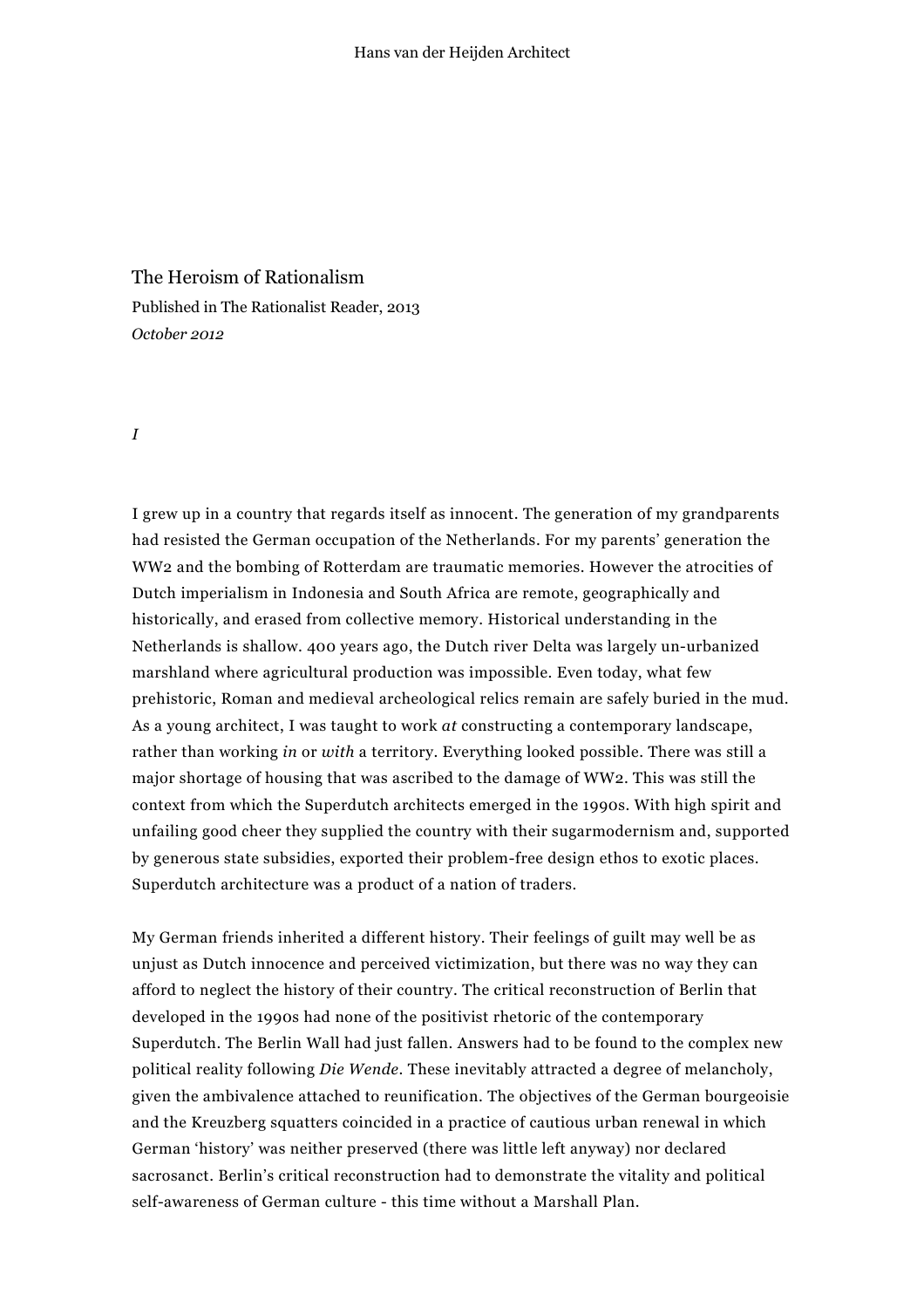In the critical reconstruction of Berlin, architecture was confirmed as a discipline that negotiates the relationship between collective decisions and private action; while even today, Rotterdam celebrates its state of perpetual instability and regards the city as available land, ready to build on. In Rotterdam the cultural meaning of architecture has been elusive.

Today, German and Dutch architects share a European market. Our generation is facing another reality. Big themes have gone. All the museums necessary have been built. No more theatres are needed. Our cities are completed. Like many European colleagues of different nationalities we assume that our field of work must be the anonymous volume of urban expansion that our predecessors were unable to restrain: the post-war *Plattenbau*  (prefabricated concrete estates in East Germany); the *Banlieu* (on the French urban periphery); the urban sprawl of the Veneto and Southern Switzerland, and the Flemish 'Nebula City'. These urban realms are not well understood. Although they appear undesirable and weak in architectural form, they won't go away. They are our part of our reality and, contingent with our hopes and fears, have become part of our city, so to speak. Interventions are called for in a considered order of priority.

## *II*

Looking back at a century of rationalism in architecture, rationalism has never been offered as, or aspired to, the status quo. It constitutes an ongoing engagement with ideas concerned about two particular topics: the question of urban form and the production of urban buildings. This Rationalism is about architecture and cities - asking *which* architecture and *what* city? Its ambitions are not inconsiderable. Rationalism attempts nothing less than to construct continuity between ideological objectives regarding our habitat and clear operative methods of design practice, and as such negotiates between collective intent and private enterprise. Rationalist 'tools' focus on the history of architecture, its analysis and its evidence of design methodologies. Rationalist architectural discourse seeks to demystify and depersonalize architecture, and in that particular sense engages the profession in political debate. Rationalism is practiced as a legacy of the European Enlightenment and Berlin has been a productive arena, both historically and following *Die Wende*.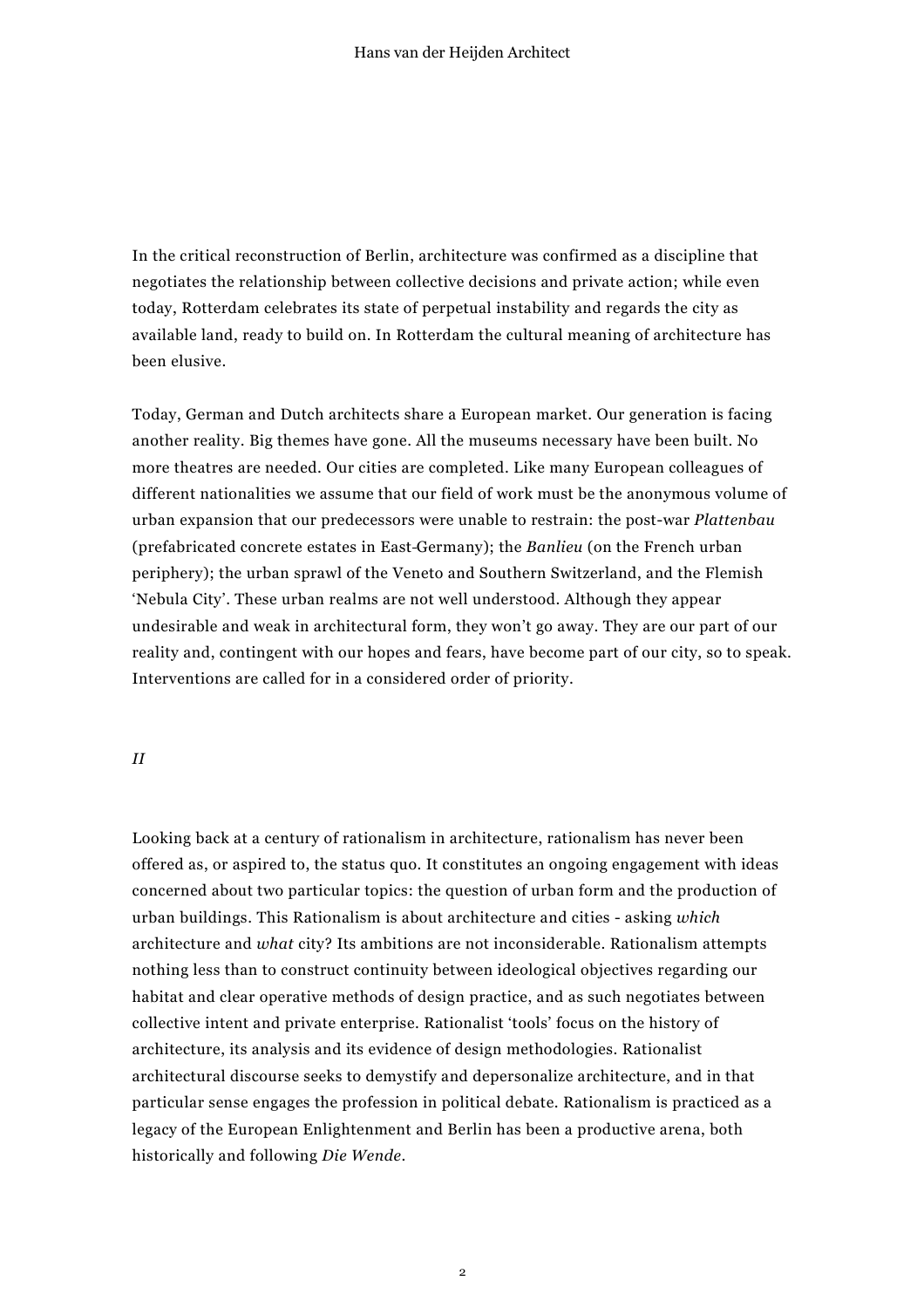*III* 

Whether in conceptualizing the city or in the production of its buildings, rationalist paradigms have shifted over the last 50 years. Urbanism has moved from the priority given to urban expansion towards a renewed interest in the historic city, whilst attitudes towards construction have moved from the axis of industrialization and standardization towards architectural craftsmanship and contextualism. This paradigm shift has been evident, although not exclusively, in various texts identified as rationalist - Le Corbusier's *Ville Radieuse* displaced by Aldo Rossi's *The Architecture of the City*. The rhetoric of the *Machine a habiter* was set aside when Rossi's *Teatro del Mondo* was towed into the Venice lagoon in 1979.

This is more than a caricature. It cannot be underestimated how a rationalist conception of reason has developed, through its rhetoric and imagery, into a position not to be disregarded. Rossi's *Teatro* was imprinted on the retina: the world would have looked different without it. Through iconic symbols of this kind rationalism earned a degree of heroism. Its causes were worth fighting for. The arrival of the *Teatro del Mondo* in Venice asserted the claim that architecture from that moment on would be about the reinterpretation of historic urban, and architectural, models.

Meanwhile, the antique city is well protected. Our history and our urban monuments are cherished. *La Ville Radieuse* is no longer an option. Contemporary architecture is expected to carry a strong personal signature. Uniqueness has replaced the anonymity of craftsmanship and industrial standardization alike. Early Twentieth Century rationalist architecture has passed into history. Perhaps confusingly, that episode, once regarded as antagonistic to the historic city, has meanwhile provided its own canon and set of listed monuments. Our urban heritage incorporates conflicting ambitions, appearing as fragmented and without order. Relics from different periods have gained similar status. Urban and sub-urban residential areas have become part of the same urban constellation. Handcrafted buildings adjoin mass produced structures, contrasting uniqueness with utter blandness. The line between high and low culture has become blurred.

Rossi's appreciation of urban space as a collection of primary artifacts against a backdrop of the unstable volume of normative building has become unworkable for architects working with the existing urban realm. Surrounded by a multidirectional aggregation of historic urban material, they still ask: which city and what architecture?